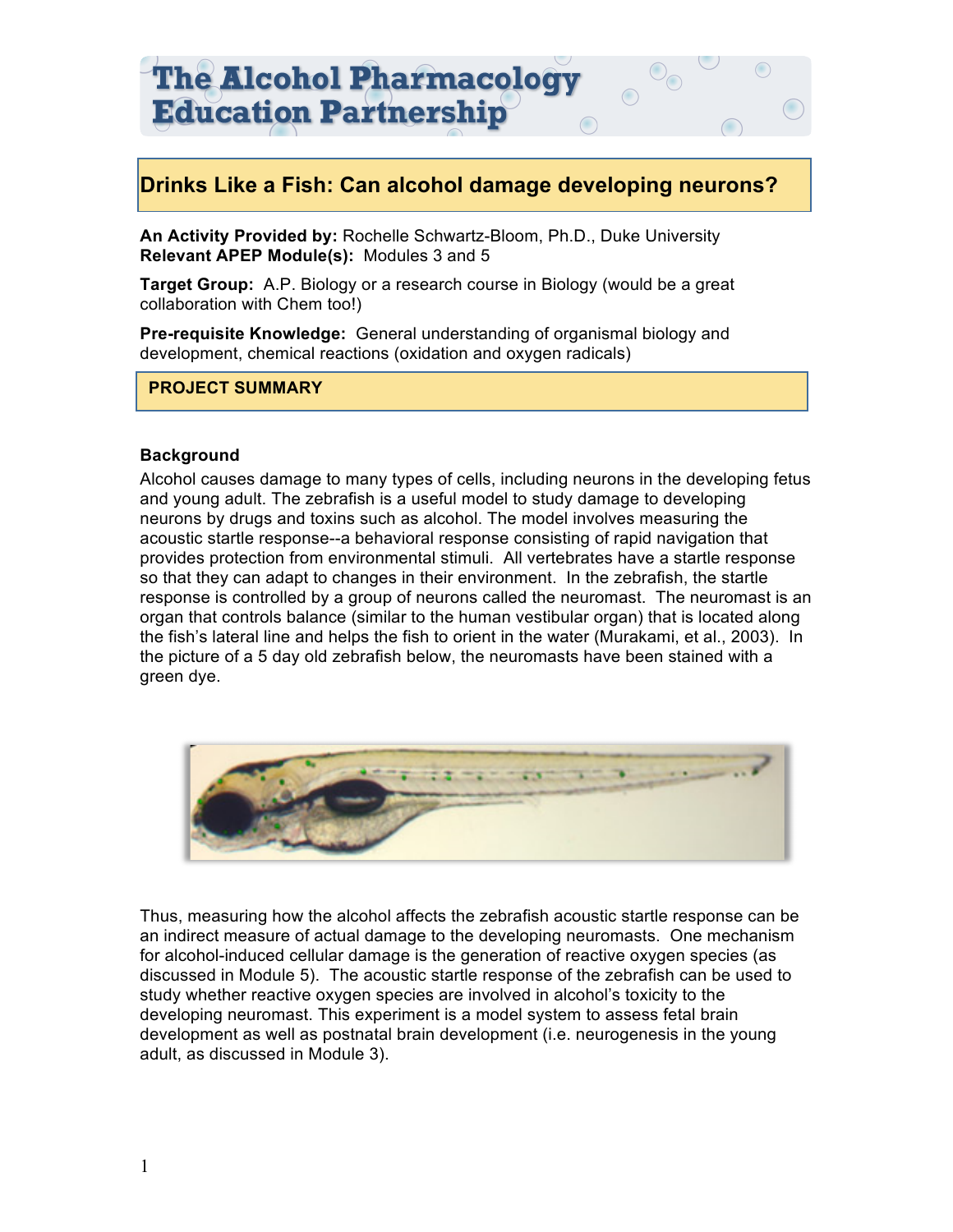#### **Objectives**

The overall goal of this activity is to determine if alcohol (in concentrations relevant to human blood alcohol levels when consumed) can cause damage to developing neurons (i.e., the neuromasts) in the 4 day old zebrafish.

 $\bigcirc$ 

As a second experiment, students can use antioxidants to determine if reactive oxygen species are involved in the mechanism of alcohol toxicity.

At the conclusion of this lab activity, students should be able to:

- Discuss how to measure toxicity of alcohol on developing neurons
- Discuss how to determine if the production of oxygen radicals (or other reactive oxygen species) are involved in the mechanism of alcohol toxicity

#### **National Science Education Standards**

Science as Inquiry – CA1, CA23, CA25 Life Science – CC15, CC60, CC61, CC63 Science in Personal and Social Perspectives – CF13 Teaching Standards – TB1-4, TD1-4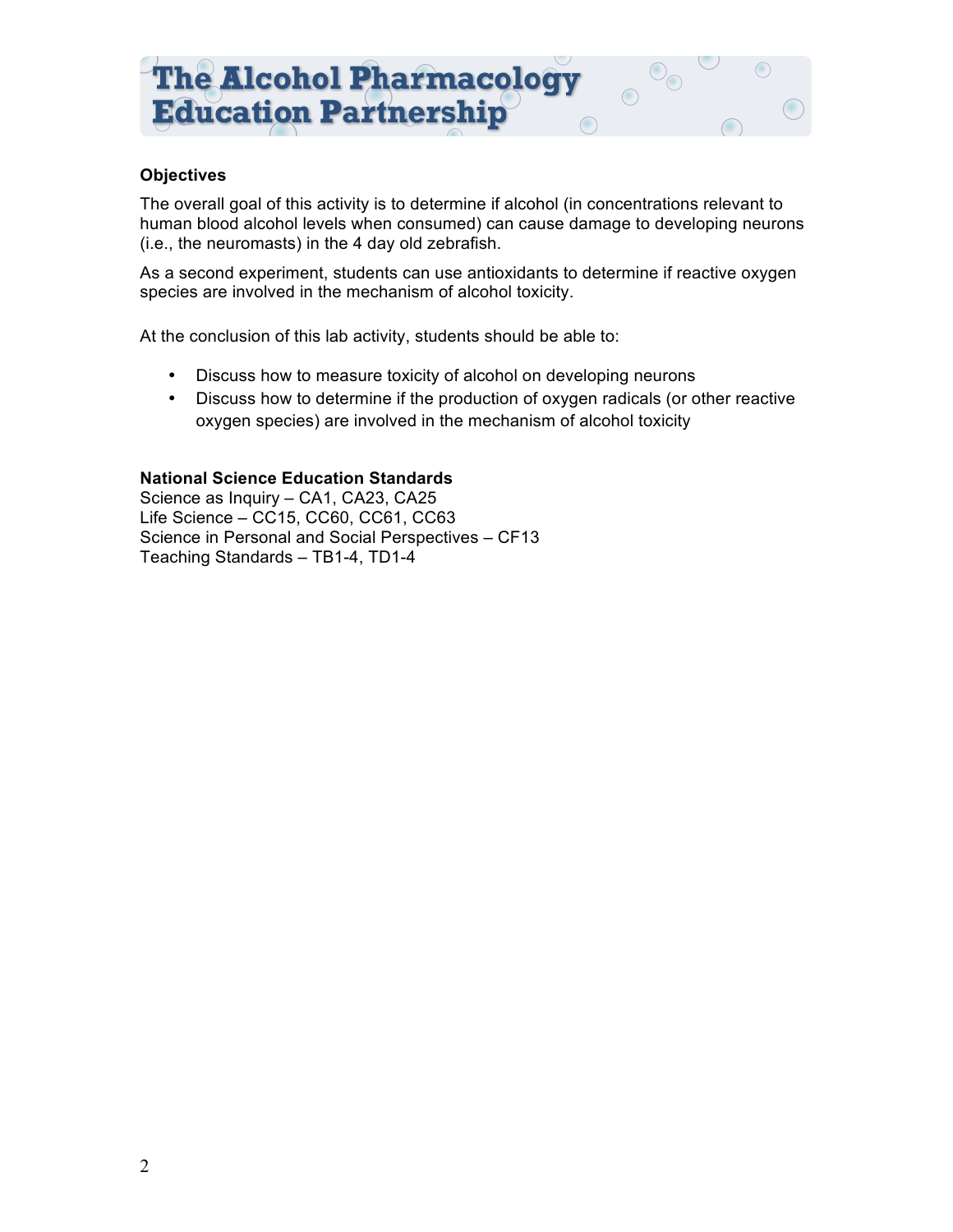# **MATERIALS**

# **Breeding Materials (optional)**

- $\checkmark$  Adult zebrafish
	- o Your local pet store should carry adult zebrafish, or you can order a zebrafish breeding kit from Carolina Biological Supply http://www.carolina.com/
- $\checkmark$  Fishtanks (For maintenance of the fish during breeding and collection of embryos)

\*For tips on zebrafish breeding and husbandry, see https://wiki.zfin.org/display/prot/ZFIN+Protocol+Wiki

# **Embryo Collection Materials**

- $\checkmark$  Stock salt solution (to make egg water)
	- o Dissolve 40 g Instant Ocean in 1 L distilled water (Instant Ocean can be purchased from your local petstore, or online at Carolina Biological Supply #671440)
- $\checkmark$  Egg water (60 µg/mL final concentration)
	- o Add 1.5 mL stock salt solution to 1 L distilled water
- $\checkmark$  Sterile plastic pipettes with graduations
- $\checkmark$  Sterile petri dishes (10 cm)
- $\checkmark$  Fine mesh fish net to transfer eggs
- $\checkmark$  Incubator or oven set at 27° to 28° C (optional: see Useful tips below)

#### **Drug Preparation Materials**

 $\checkmark$  Alcohol (ethanol) – any concentration to start (e.g., 100%, 95%, or 70% ethanol \*\*\* Use caution when using ethanol \*\*\*

Please check the safety standards in your school system

- $\checkmark$  15 mL conical tubes (3 per student/group)
- $\checkmark$  Pipettes and tips to measure small volumes
- $\checkmark$  Surgical gloves (for handling solutions)
- $\checkmark$  Egg water
- $\checkmark$  Beakers
- $\check{\phantom{1}}$  6-well plates with net well-inserts (24 mm membrane, 74 µm mesh) (1/student)
	- o Net well-inserts are used to transfer fish during alcohol treatments 6 well plates & net well-inserts can be purchased at Fisher Scientific (6 well plates: 08-772-49; inserts: 07-200-213)
- $\checkmark$  Parafilm or plastic wrap to wrap the 6-well plates to prevent evaporation
- $\checkmark$  Optional: Tin foil to cover the 6-well plates (if using antioxidants, many are light sensitive)
- $\checkmark$  Tricaine for euthanasia of the fish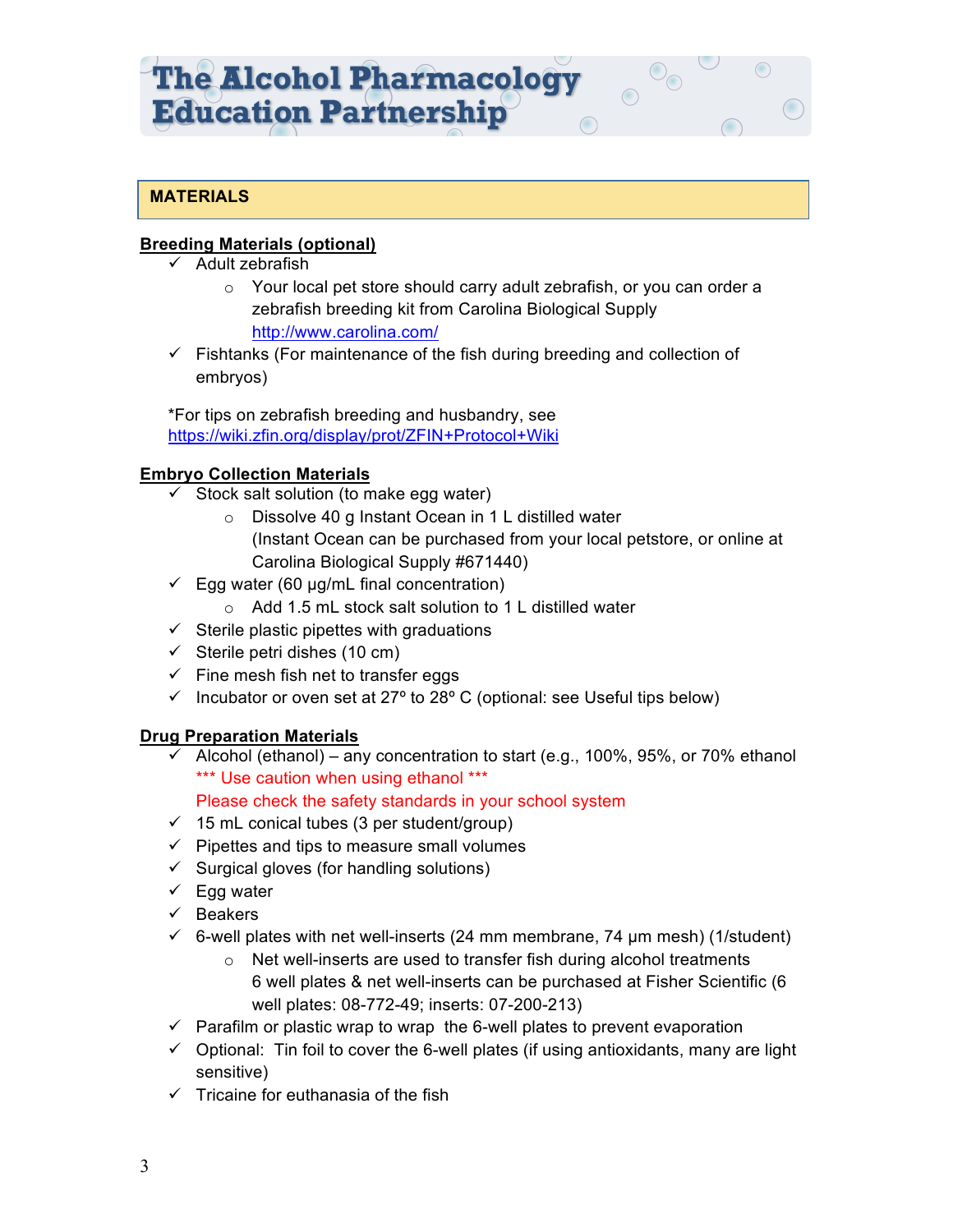

 $\circ$  Embryos should be euthanized in a solution of 250 mg/L Tricaine. Tricaine is available through Fisher (AC11800-0050).

# **Acoustic StartleTest Materials**

- $\checkmark$  Timer or stopwatch
- $\checkmark$  Petri dish (10 cm) (either plastic or glass)
- $\checkmark$  Beaker
- $\checkmark$  Plastic transfer pipettes
- $\checkmark$  Egg water
- $\checkmark$  Something to tap the side of the dish to deliver an acoustic startle stimulus (a pencil or pen will work)
- $\checkmark$  Student data sheets with 60 lines for scoring (see student handout #2)

# **PROTOCOL**

\*\* If you plan to breed the zebrafish, the experiment will take 9 days to complete. There will be an initial investment of time to set up the breeding tanks.

If you can obtain the zebrafish eggs from another source (e.g., a university that is close by or a pet store), the experiment will take a student approximately 20-25 minutes to prepare the alcohol dilutions and approximately 30 minutes to administer treatments to the fish.

The acoustic startle test will require about 60 minutes for a 6-well plate containing 60 fish. Students should work together in groups of 3 or more. The time will vary depending on the number of fish to be tested.

| Daily schedule for experiment |                                                                                       | Time required                                          |
|-------------------------------|---------------------------------------------------------------------------------------|--------------------------------------------------------|
| Day Before                    | Set-up breeding                                                                       | 30 minutes                                             |
| Day 1                         | Collect eggs                                                                          | 30 minutes                                             |
| Day 2 - 6                     | Observe eggs<br>Remove dead eggs (white)<br>Eggs hatch on day 3<br>Observe hatchlings | Time will vary with<br>individual student<br>interests |
| Day 7*                        | Prepare ethanol concentrations<br>Treat fish (now 4 days old)                         | 30 minutes prep;<br>30 minutes treat                   |
| Day 8                         | Acoustic startle test                                                                 | 60 minutes                                             |

\*Note: you can also do this experiment with 5 day old zebrafish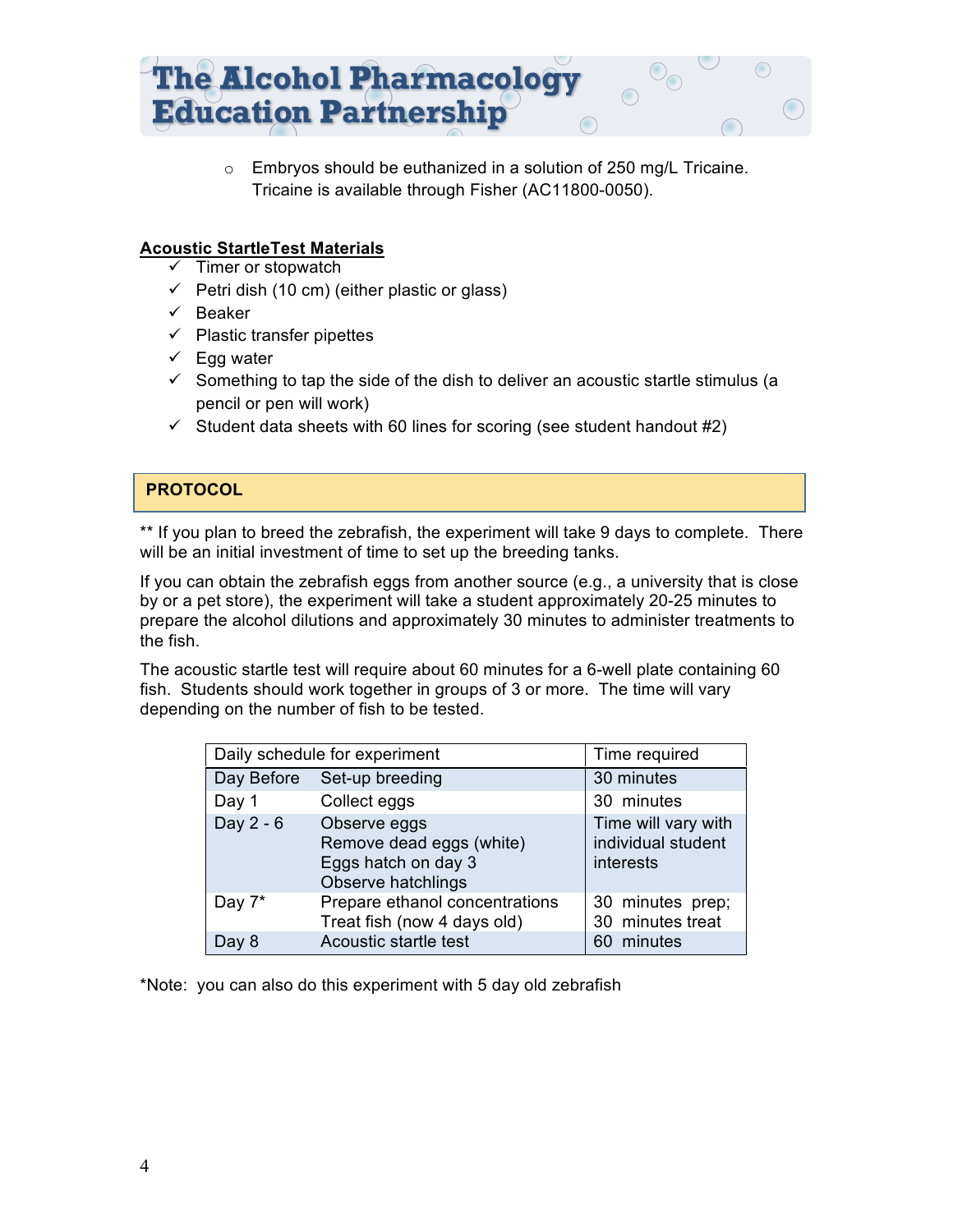#### **Set-up**

#### **Preparation of Solutions**

Note: these calculations are great exercises for your students to practice a little math. Have them plan out the solution dilutions ahead of time as a homework assignment!

The general equation to determine these dilutions is:

Conc<sub>1</sub> x Vol<sub>1</sub> = Conc<sub>2</sub> x Vol<sub>2</sub>

Assume Conc<sub>1</sub> is what you have, set Vol<sub>1</sub> to 1 ml, Conc<sub>2</sub> is 10%, and solve for  $Vol<sub>2</sub>$  (total # of mls of egg water after dilution).

#### **Make a stock solution of ethanol (10%)**

Depending on the concentration of ethanol you have on hand (e.g., 100%, 95%, or 70%), make a 10% stock solution in egg water as follows:

If you have 100% ethanol: use 1 ml plus 9 ml of egg water (total 10 mls) If you have 95% ethanol: use 1 ml plus 8.5 mls of egg water (total 9.5 mls) If you have 70% ethanol: use 1 ml plus 6 mls of egg water (total 7 mls)

#### **Make working solutions (~100 ml) of ethanol from your stock solution 0.1% Ethanol**

Use 1 ml of the stock solution plus 99 mls of egg water (total 100 mls)

#### **0.2% Ethanol**

Use 2 mls of the stock solution plus 98 mls of egg water (total 100 mls)

#### **Set-up of treatment plates (6-well plates)**

- 1. Take a clean 6-well plate, labeling the lid with code letters according to the chart below (A-F).
- 2. Fill each well with 2 ml of the corresponding solution prewarmed to 27º-28º C (see chart below).
- 3. Add net inserts into the wells
- 4. Add the remaining 7 mls of corresponding solution (this helps to avoid air bubbles)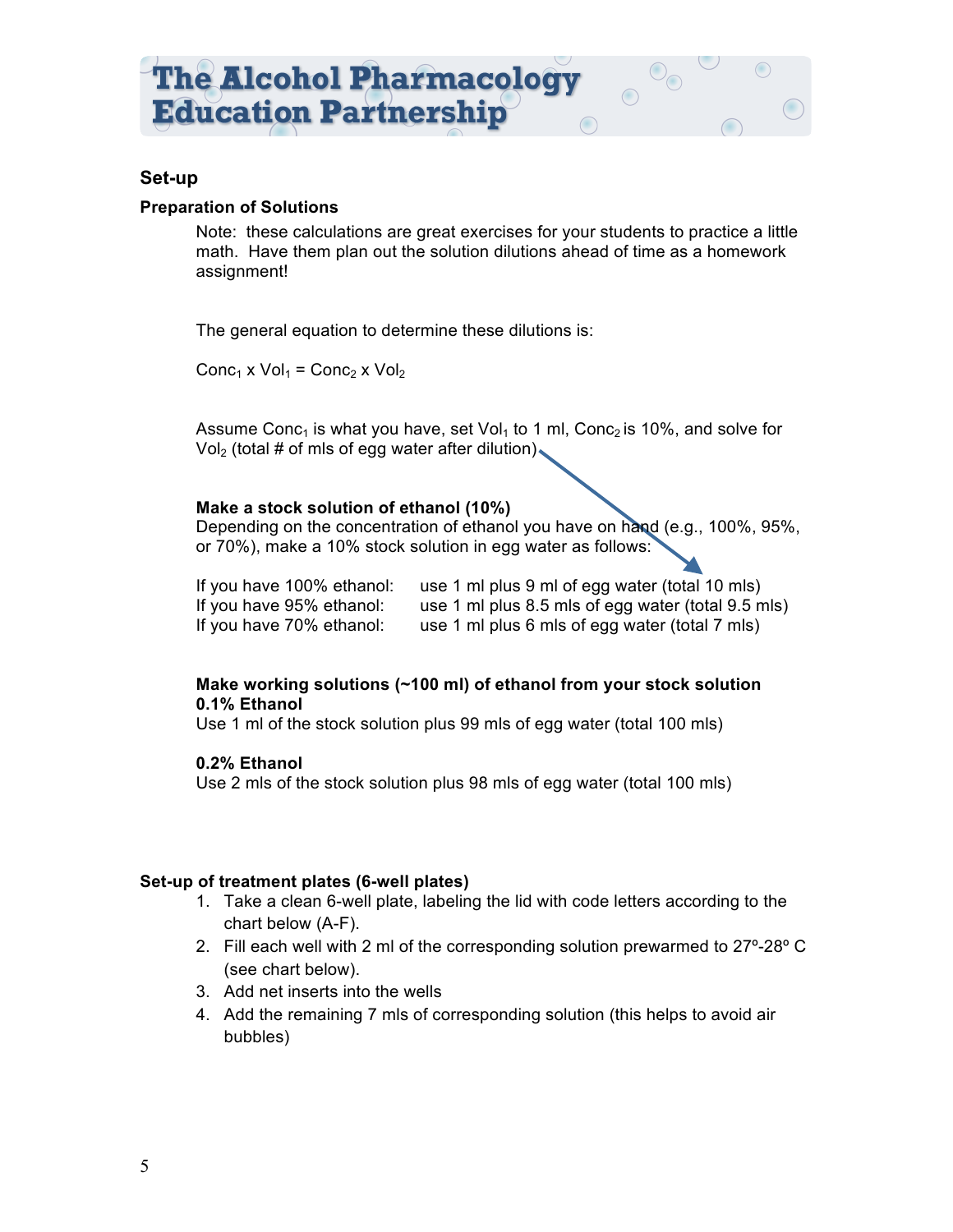#### Set up of 6-well plates

| Well Label | Treatment (9 mls)                               |
|------------|-------------------------------------------------|
| Α          | Control – Egg water alone                       |
| B          | 0.1% Ethanol                                    |
| C.         | 0.2% Ethanol                                    |
| D.         | Control – Egg water alone (duplicate of Well A) |
| F.         | 0.1% Ethanol (duplicate of Well B)              |
|            | 0.2% Ethanol (duplicate of Well C)              |

#### **Neuromast Damage**

- 1. Transfer 10 zebrafish into the net well-inserts containing 9 mls of prewarmed egg water (with or without alcohol) using a pipette (you can use less than 10 fish, but use at least 6)
- 2. Cover the plates with parafilm or plastic wrap.
- 3. Put plates in incubater/oven at 27º-28º C for 18-24 hours (you may need to do this experiment a few times before finding the best incubation time to produce the right amount of damage—you don't want too much or too little). If you incubate at room temperature, it will take longer to produce the neuromast damage, because development occurs more slowly at room temperature (see Useful tips).
- 4. The next day, fill 3 more 6-well plates with just fresh egg water at 27º-28º C (9 mls/well). Wash the fish with egg water for 5 minutes 3 times by transferring the net inserts (individually) to a new 6-well plate containing the fresh egg water. (This "wash" step removes any residual ethanol).

Be sure the net inserts themselves are labeled and not just the 6-well plate so they don't get mixed up!

#### **Acoustic Test**

Zebrafish embryos have a startle response that allows them to react to vibrations in the water. This response is fully developed by 5 days post hatching, but there are reports that they can have an acoustic response as early as day 3.

A short video clip has been included so you can visualize the acoustic test.

#### Before testing

- Make groups of at least 3 students for observing and recording data.
- Provide each observer with a copy of the Student handout #2—the acoustic startle test. Instruct the observers to become familiar with the movement scale for rating fish.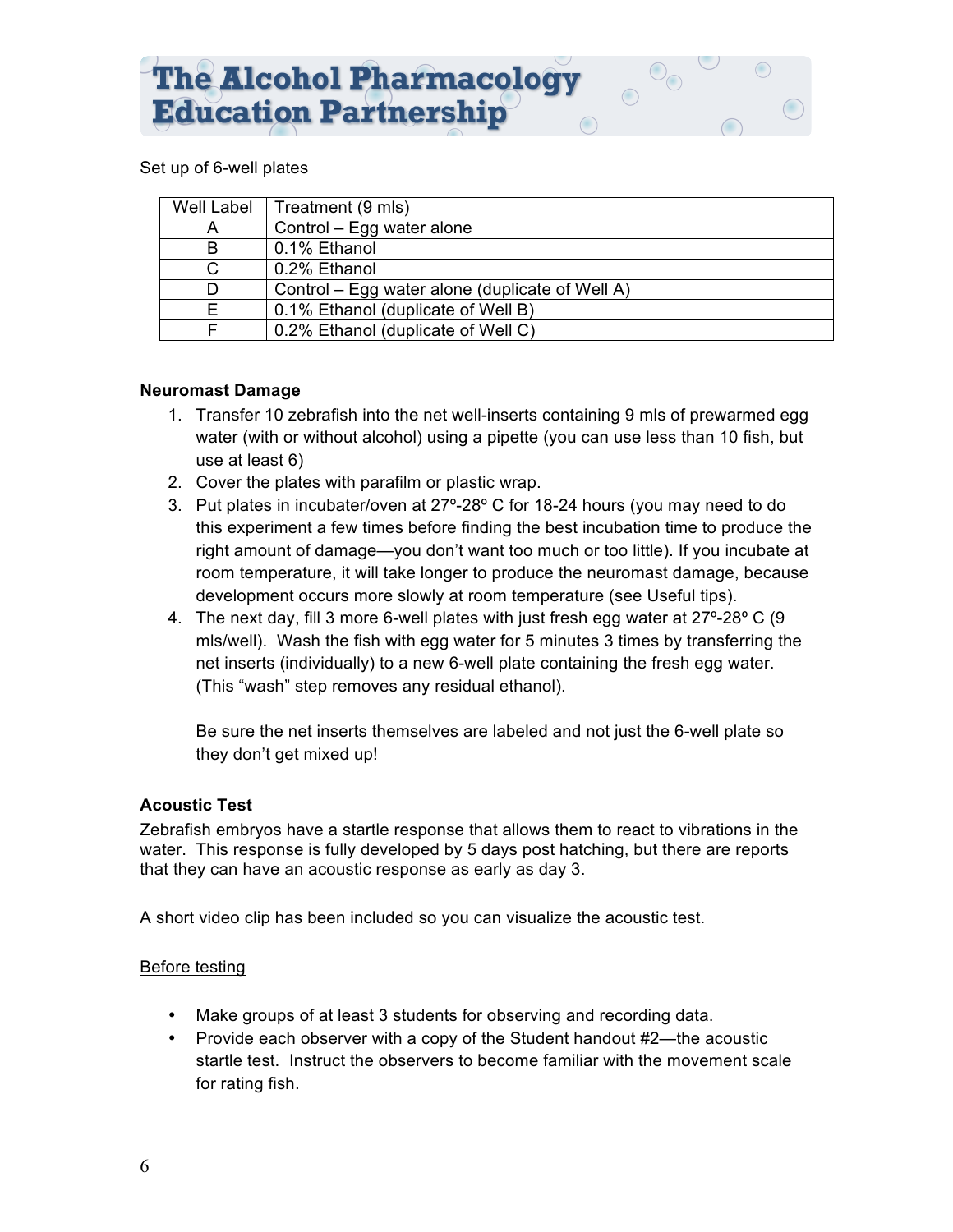• The observers should be "blind" to the drug treatment of the fish being tested. The teacher should reassign the well designations (L,M,N,O, P, Q) ahead of time in a random order to minimize the introduction of experimental bias during the scoring of fish movement (put a piece of tape over the old letters to hide them).

The new code should be recorded on a separate paper and kept "secret". When the experiment is over, the teacher can "break the code"; tell the students which group corresponds to the new letters. Discuss with them why this is so important for **subjective** measurements.

• Assign one student in each group to be the person who gets a fish from the 6 well plate to put into the testing dish. This student will say out-loud the new letter code ("L"), but won't be blind to the treatment because he/she will know which well the fish came from. Make sure the student understands that he/she should not divulge the code to his/her group mates.

#### Performing the Acoustic Test

- 1. Keep a beaker of egg water in the incubator to keep it warm. Keep a second beaker of egg water (room temperature is OK) for "waste".
- 2. Prepare a 10 cm petri dish with 25 ml of egg water prewarmed to 27º-28ºC. Put the petri dish over a piece of white paper so you can visualize the fish easily.
- 3. Transfer one of the fish from a well to the 10 cm petri dish using a plastic transfer pipette. Wait approximately 30 seconds to 1 minute for the fish to acclimate to the new dish.
- 4. During the acclimation period, observe the fish to see that it's wiggling/swimming in the petri dish. Students should take notes on their observations.
- 5. Using a pen or pencil, Tap ONCE on the edge of the dish. This is the stimulus for the acoustic startle reflex. Make sure to tap with the same part of the pen each time you administer the stimulus. Very important to do it the same way every time!
- 6. Observe the fish immediately after the tap. The response to the tap may range from no movement (a 0 on the rating scale), to a tail wiggle (1 on the rating scale) to darting across the dish (3 on the rating scale). Ask each observer to score the movement on their Student Data Worksheet (which they will make themselves) using the movement scale below. Also record any other observations.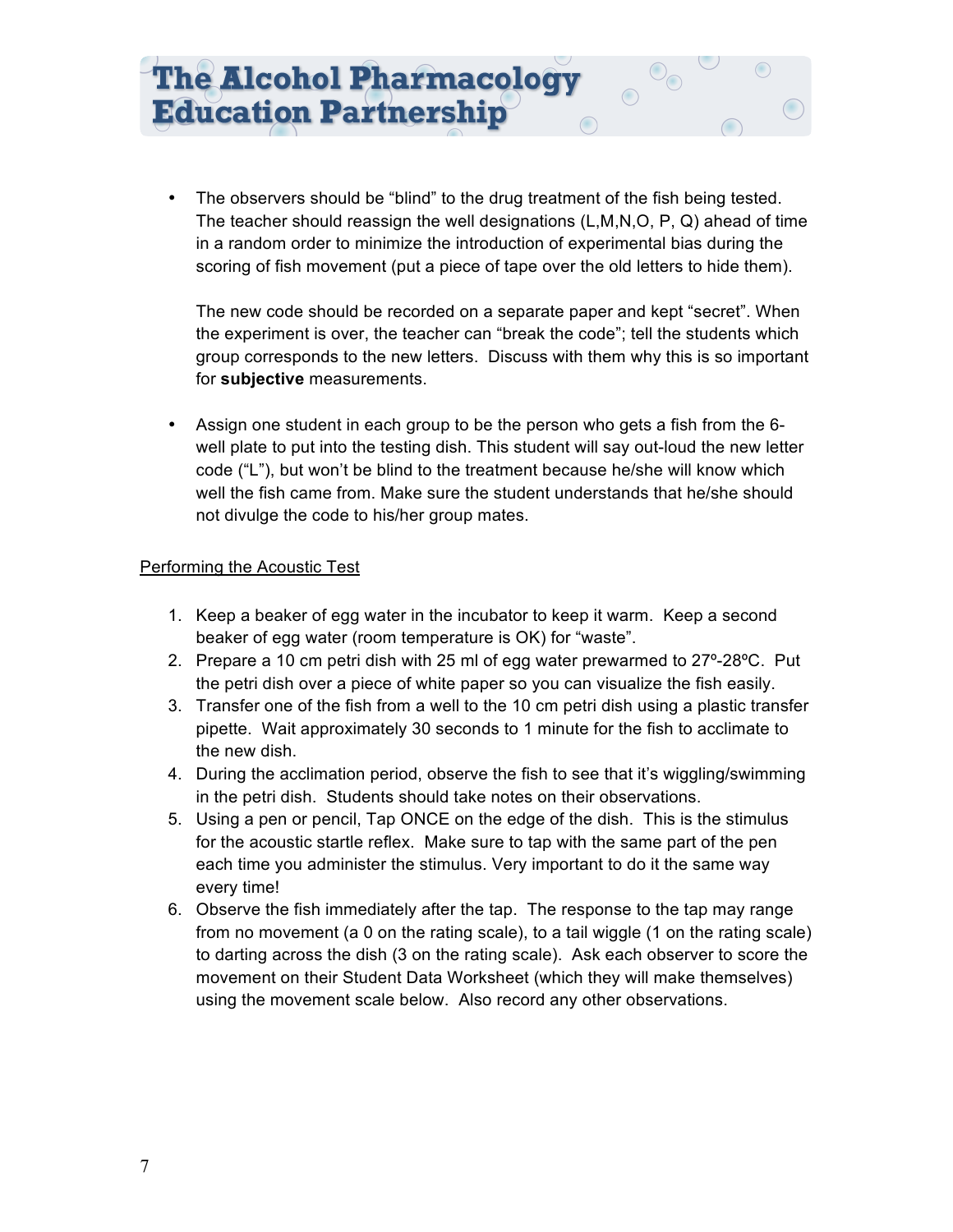The movement scores are:

- $0 =$  no movement (it could be dead--if so, record that as well)
- $1 = wiggles$
- $2 =$  swims 1 body length
- 3 = swims more than 1 body length

After recording the movement rating, move the fish with a plastic pipette into the waste beaker containing egg water

- 7. Repeat steps  $3 6$  for each fish. Replace warm egg water as needed.
- 8. Discard fish when done.

Fish should be euthanized in a solution (>250 mg/L) of Tricaine (3-amino-benzoic acid ethyl ester) (powder should be stored in the freezer). This is an "overdose" of a potent anesthetic agent.

Weigh out about 25 mg and put into 100 mls of water in a beaker. Prepare this solution just prior to the acoustic startle test and keep it in a beaker on the lab bench for easy access. After the experiments are over, using a plastic pipette, move the fish from the "waste" beaker and any other beakers or plates, into the Tricaine beaker. Once the fish have been euthanized, the remains can safely be disposed of in the sink. Euthanasia is complete in approximately 10 minutes.

#### Interpretation of Results

Damage to the neuromast should be reflected by rating scores lower than "3". There will be variability with a group of fish exposed to the same ethanol concentration. Ask students to reflect on why this variability exists. Reasons include genetics, health of the fish, experimenter variability in handling, etc.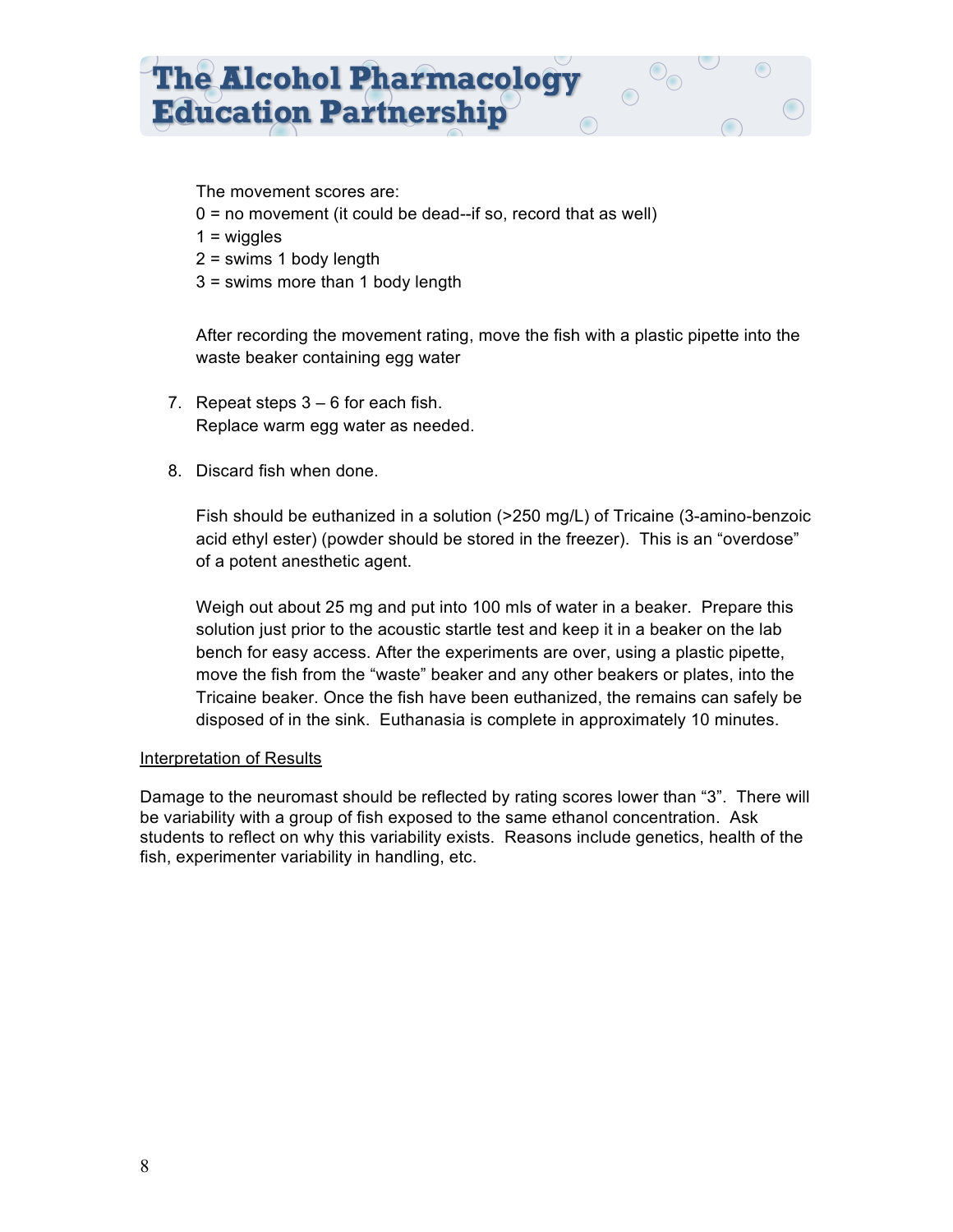#### **Additional Experiment to Determine the Mechanism of Alcohol Toxicity**

If you are interested, you can repeat this experiment to explore whether the damage from alcohol is due to the generation of reactive oxygen species. The way to "prove" this is to use antioxidants and determine if they can prevent the damage produced by alcohol. Choose a concentration that produced a moderate effect on the startle response from your first experiment—Do not choose a concentration of alcohol that was too toxic (i.e., killed a lot of fish) because it will be difficult to prevent the damage with an antioxidant.

#### **Materials**

Use the same materials as in the first experiment, plus:

- $\checkmark$  Antioxidants
	- o Nicotinamide, a form of Vitamin B3; available at Fisher Scientific (AC12827-1000)
	- $\circ$  OR Trolox (a water soluble form of Vitamin E) & Ascorbic Acid (Vitamin C), available at Fisher Scientific (AC21894-0010 & AC10502-1000)
	- $\circ$  OR let the students choose other antioxidants (e.g., curcumin, the active compound in the spice, tumeric). Make sure to check the solubility of other compounds. If they are not water soluble, use another solvent, such as dimethylsulfoxide or DMSO. Don't forget to use DMSO in the control well. Some other antioxidants are also toxic to marine life, so keep this in mind.
	- $\circ$  Antioxidant stock solutions may be kept in a refrigerator, but some are light-sensitive, so the beaker/tube should be wrapped with tin foil.

# **Preparation of Solutions**

• Make a stock solution of the antioxidant. First determine the molecular weight of the compound, the proposed concentration for treatment, and whether the compound is soluble in an aqueous (i.e., water) or organic solvent (i.e., DMSO). [Calculations should be made well ahead of the experiment day.]

Here is an example using 5 mM nicotinamide as the antioxidant:

#### **Make a stock solution of 500 mM nicotinamide**

Nicotinamide (MW = 122.12 g/mol and it is water soluble.)

- 1. Weigh out 610 mg nicotinamide
- 2. Dissolve in 10 mls egg water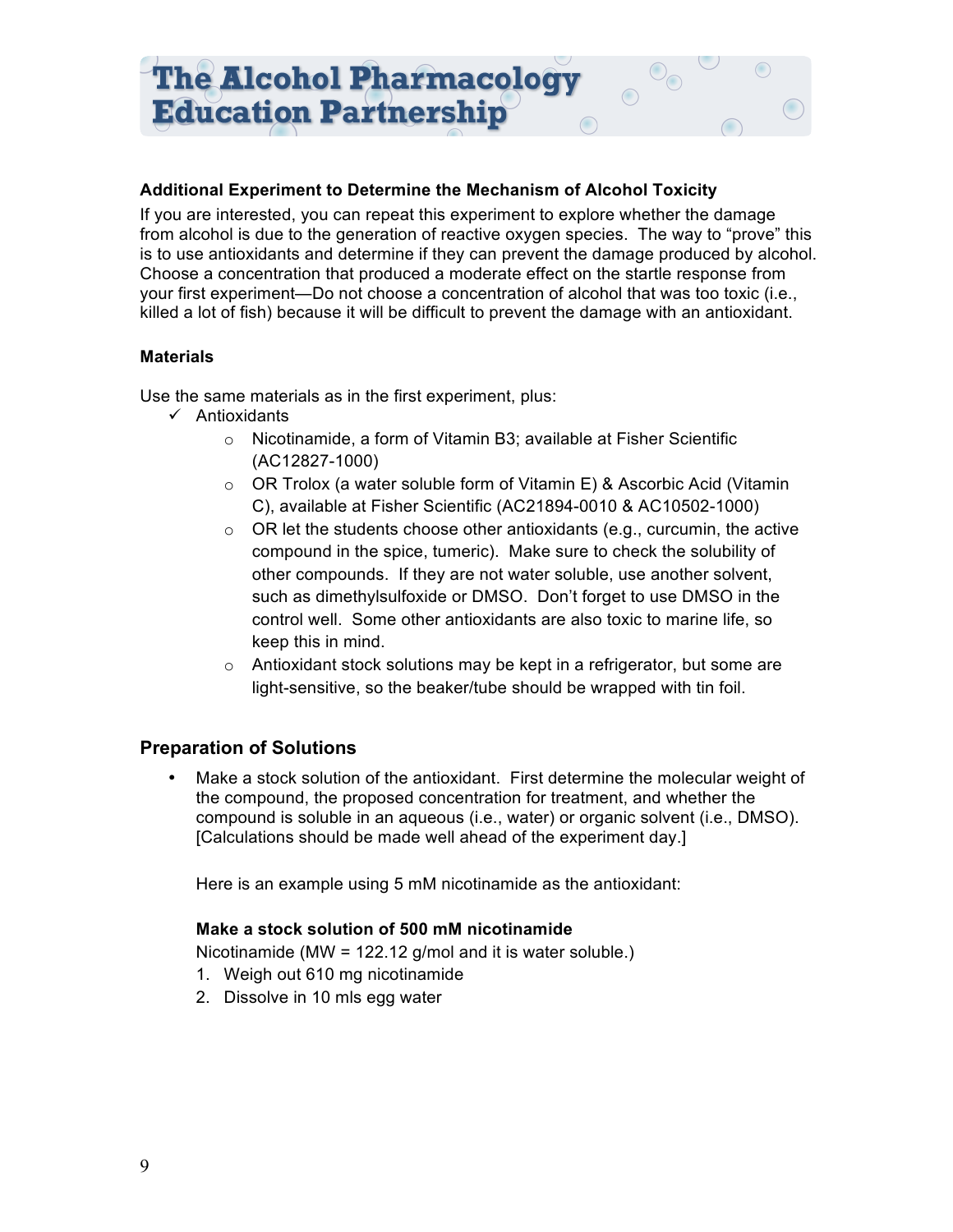

#### **Make 2 working solutions of 5 mM nicotinamide (~100 mls) from the stock solution: 1 in egg water and 1 in 0.2% ethanol (made in egg water). Label the 2 beakers appropriately.**

- Nic: Take 1 ml nicotinamide stock plus 99 mls egg water (100 mls total)
- Nic + ethanol: Take 1 ml nicotinamide stock plus 99 mls 0.2% ethanol (made in egg water) (100 mls total) (note: the final concentration of ethanol is really now 0.199%)

Set up of 6 well plates as follows:

| <b>Well Label</b> | Treatment (9 mls)                 |
|-------------------|-----------------------------------|
| A                 | Control – Egg water alone         |
| B                 | 0.2 % Ethanol (made in egg water) |
| C                 | 5 mM Nicotinamide in egg water    |
| D                 | 5 mM Nicotinamide in 0.2% ethanol |
| F.                | Same as B                         |
|                   | Same as D                         |

Notice that all solutions are made in egg water. Each well has the same amount of egg water, regardless of the drug present.

Proceed to do the experiment exactly as in the previous protocol by adding 9 mls of each solution to the appropriate wells.

Use the same kind of data collection and presentation in tables or graphs.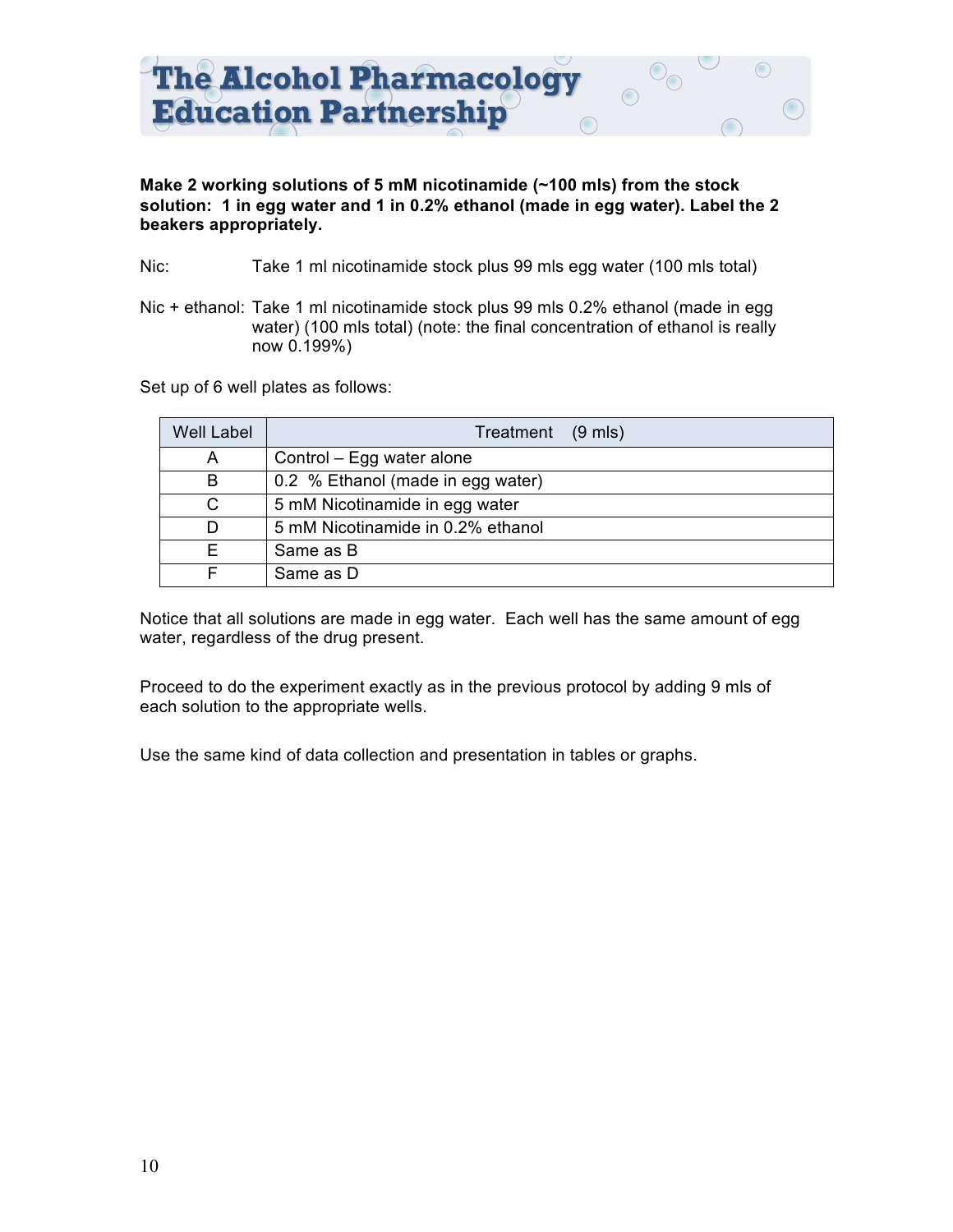# **TEACHING TIPS**

# **Breeding**

- Fish breeding takes patience. Fish often produce the most eggs when they have been maintained for the least amount of time. If you want more information on male and female zebrafish, refer to the website (wiki.zfin.org under protocols). It is highly recommend that you find a source to get the eggs (from a nearby pet store or university/research lab that is willing to breed for you) instead of breeding on your own. It is much easier!
- Otherwise, use a calendar to coordinate your breeding to coincide with planned classroom activities.
- When possible, include students in the husbandry of zebrafish. This is particularly interesting for them and fosters a deeper engagement with this project.

# **Useful tips**

- If you have access to an incubator or oven, keep all solutions warm and carry out the fish treatment at 27-28ºC. If you do not have an incubator, you can do the breeding and the actual experiment at room temperature. However, the developmental processes and the damage will proceed slower than normal so plan your schedule accordingly.
- Drug preparation, including calculations, may take a while. Students can participate in these calculations if you want to use it as a prelab activity. Students should look up the solubility and molecular weight of the reagents and determine how much to weigh out prior to arriving in the lab. In general, the teacher should prepare the stock solutions for the students (for safety reasons), but the students can help prepare the dilutions.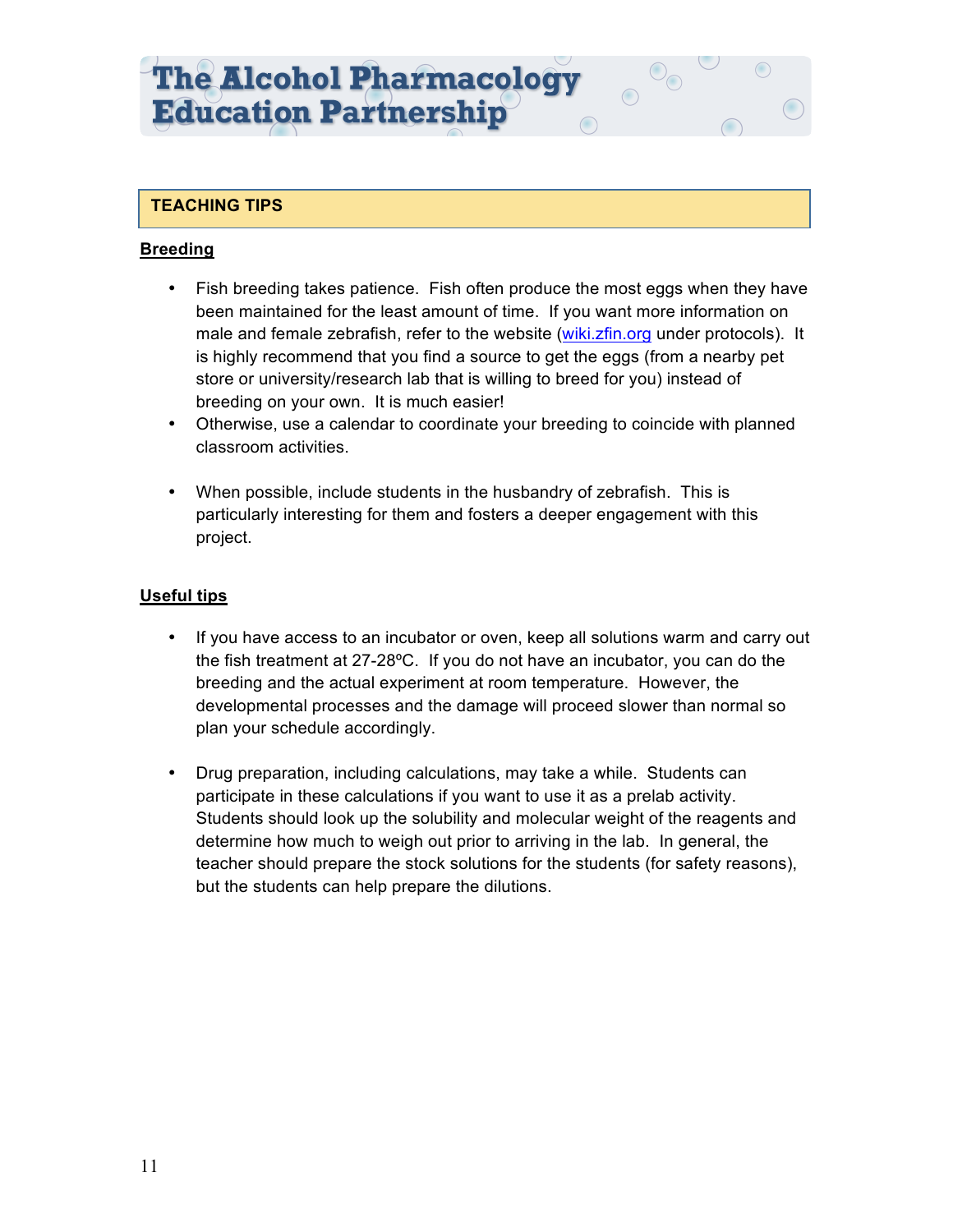# **REFERENCES**

Murakami, S.L., Cunningham, L.L., Werner, L.A., Bauer, E., Pujol, R., Raible, D.W., and Rubel, E.W. (2003) Developmental differences in susceptibility to neomycin-induced hair cell death in the lateral line neuromasts of zebrafish (Danio rerio). Hear. Res. 186(1-2): 47-56.

 $\bigcirc$ 

Parng C, Ton C, Lin YX, Roy NM, McGrath P. A zebrafish assay for identifying neuroprotectants *in vivo*. Neurotoxicol Teratol. 2006;28:509–516.

Ton C, Lin Y, Willett C. Zebrafish as a model for developmental neurotoxicity testing. Birth Defects Res A Clin Mol Teratol. 2006;76:553–567

http://www.scribd.com/doc/29532167/The-Developing-Utility-of-Zebrafish-in-Modeling-Neurobehavioral-Disorders

The Zebrafish Information Network www.zfin.org or wiki.zfin.org for protocols